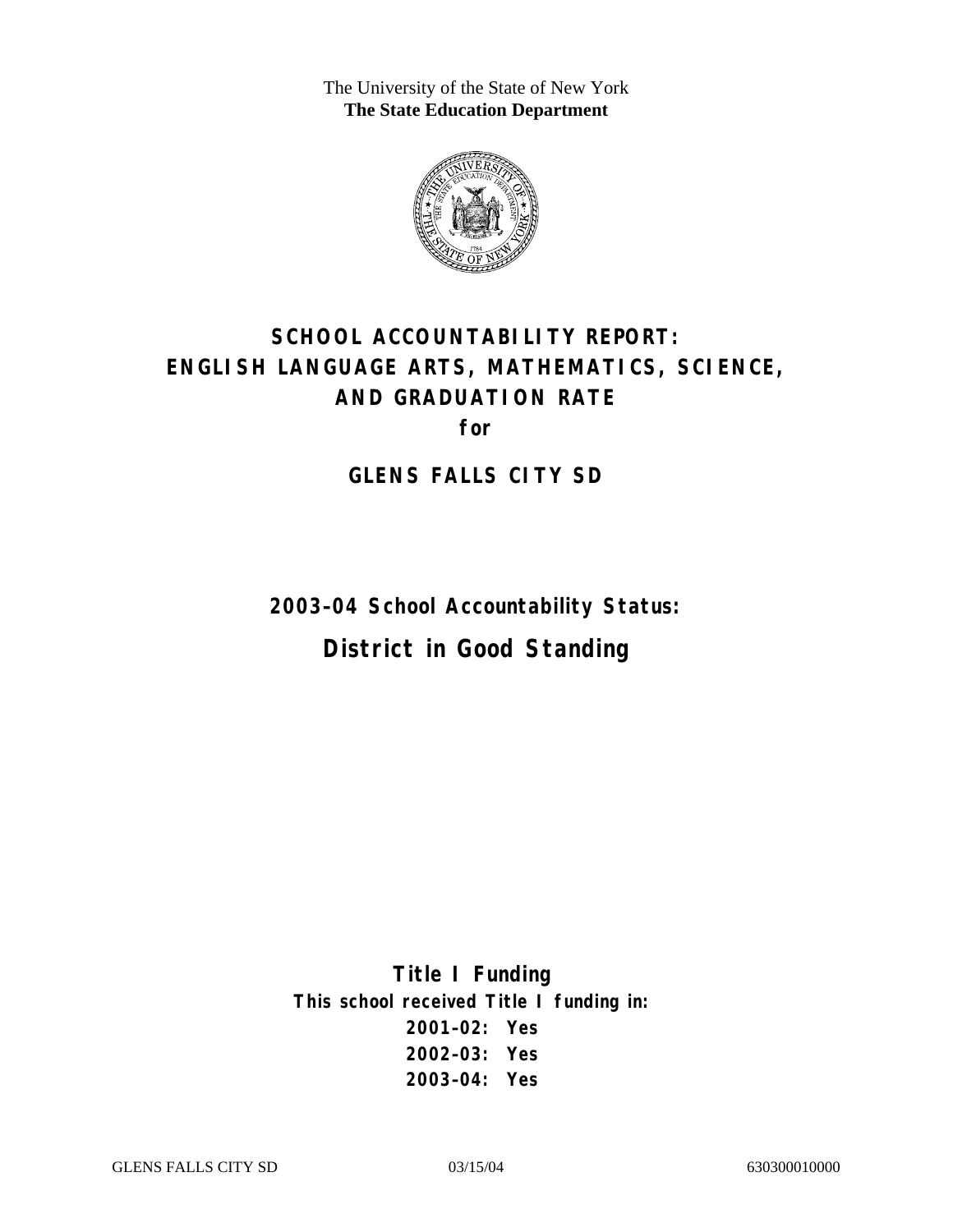#### **District/School Accountability Status Categories**

The list below defines the district or school status categories under New York State's district and school accountability system, which is divided into a Federal Title I component and a State component. A district or school that does not receive Title I funding in a school year does not have a federal status in that year. Schools receiving Title I funds that are not in good standing must provide school choice for their students; those in need of improvement year 2 and beyond must also provide Supplemental Education Services to eligible students. Other consequences for districts and schools not in good standing can be found at: www.emsc.nysed.gov/deputy/nclb/accountability/siinfo.htm. To be removed from any improvement status, a district or school must make Adequate Yearly Progress (AYP) for two consecutive years, or in the case of a School Under Registration Review, achieve the performance targets established for the school by the Commissioner.

**District/School in Good Standing:** A district or school is considered to be in good standing if it has not been identified as a District or School in Need of Improvement, Requiring Corrective Action, Planning for Restructuring, or Requiring Academic Progress, or as a School Under Registration Review.

**District/School Requiring Academic Progress:** Under the State component of New York's accountability system, a district or school that did not make AYP in the same grade and subject for two consecutive years is considered a School Requiring Academic Progress (Year 1) the following year. In each succeeding year that the school fails to make AYP, the year designation is incremented by one.

**District/School in Need of Improvement (Year 1):** A district or school that has not made AYP for two consecutive years in the same grade or subject while receiving Title I funds is considered a District/School in Need of Improvement (Year 1) the following year.

**District/School in Need of Improvement (Year 2):** A District or School in Need of Improvement (Year 1) that does not make AYP in the grade or subject for which it was identified while receiving Title I funds is considered a District or School in Need of Improvement (Year 2) the following year.

**District/School Requiring Corrective Action:** A District or School in Need of Improvement (Year 2) that does not make AYP in the grade or subject for which it was identified while receiving Title I funds is considered a District or School Requiring Corrective Action the following year.

**District/School Planning for Restructuring:** A District or School Requiring Corrective Action that does not make AYP in the grade or subject for which it was identified while receiving Title I funds is considered a District or School Planning for Restructuring the following year.

**School Under Registration Review (SURR):** Schools that are farthest from the State standard and have been determined by the Commissioner to be most in need of improvement are Schools Under Registration Review. These schools must achieve performance targets specified by the Commissioner of Education in their area(s) of identification within a prescribed timeframe or risk having their registration revoked by the Board of Regents.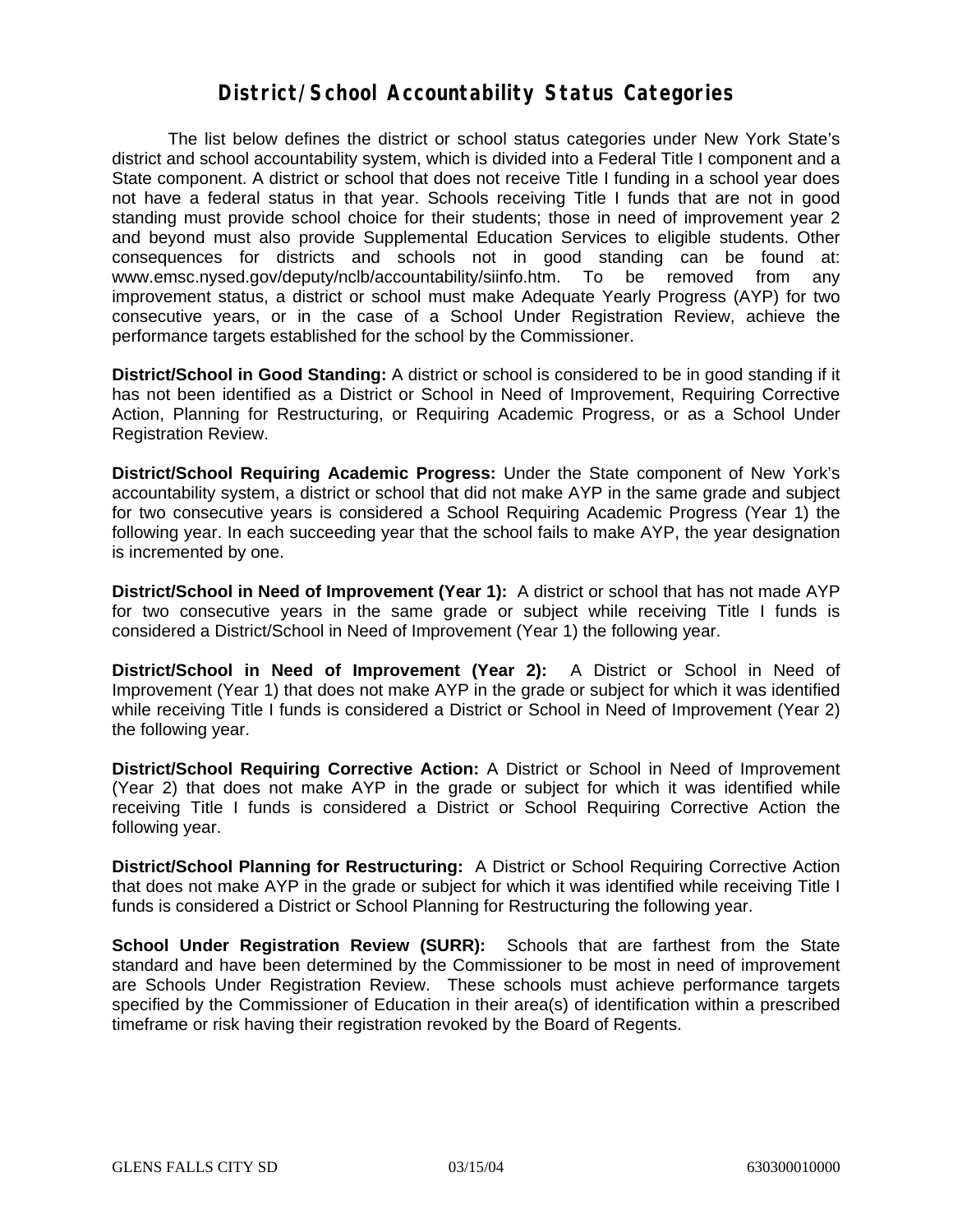## **Elementary-Level English Language Arts**

Definitions of terms, such as Performance Index and Effective Annual Measurable Objective (AMO), are in the glossary, which is the last page of this report.

**For a school to make Adequate Yearly Progress (AYP) in 2002–03, every accountability group must make AYP.** 

**For an accountability group to make AYP in 2002–03, it must** 

- 1. meet the 95 percent participation requirement (*2002–03 Participation*), *and*
- 2. *either* meet its Effective AMO *or* make safe harbor (*2002–03 Performance* and *Standards*).

To meet the participation requirement, 95 percent of the grade 4 enrollment in each accountability group with 40 or more students must

be tested. To meet the Effective AMO, the Performance Index for each group with 30 or more continuously enrolled students must equal or exceed the Effective AMO. To make safe harbor, the Performance Index of each of these groups must equal or exceed its ELA safe harbor target *and* the group must meet the elementary-level science qualification for safe harbor. (See the elementary-level science page of this report for further information on meeting the science qualification for safe harbor.)

*ELA Safe Harbor Targets:* The elementary-level 2002–03 ELA Safe Harbor Target is calculated by using the following equation: 2001–02 PI + (200 – the 2001–02 PI) <sup>×</sup> 0.10. The 2003–04 ELA Safe Harbor Target is calculated by using the following equation: 2002–03 PI + (200 – the 2002–03 PI)  $\times$  0.10. The 2003–04 target is provided for groups whose PI was below the Effective AMO in 2002–03.

|                                   |                       | 2002-03 Participation              | 2002-03 Performance*                                    |                      |                  | 2002-03 Standards                   |                                                           | 2003-04                                                      |                                                   |
|-----------------------------------|-----------------------|------------------------------------|---------------------------------------------------------|----------------------|------------------|-------------------------------------|-----------------------------------------------------------|--------------------------------------------------------------|---------------------------------------------------|
| <b>Accountability Group</b>       | Grade 4<br>Enrollment | Percent of<br>Enrollment<br>Tested | Count of<br>Continuously<br>Enrolled<br><b>Students</b> | Performance<br>Index | Effective<br>AMO | <b>ELA Safe</b><br>Harbor<br>Target | Met the<br>Science<br>Qualification<br>for Safe<br>Harbor | <b>Made</b><br><b>AYP</b> in<br><b>ELA</b> in<br>$2002 - 03$ | <b>ELA Safe</b><br><b>Harbor</b><br><b>Target</b> |
| All Students                      | 192                   | 100%                               | 191                                                     | 180                  | 115              |                                     |                                                           | <b>Yes</b>                                                   |                                                   |
| <b>Students with Disabilities</b> | 21                    |                                    | 21                                                      |                      |                  |                                     |                                                           |                                                              |                                                   |
| American Indian/Alaskan Native    |                       |                                    |                                                         |                      |                  |                                     |                                                           |                                                              |                                                   |
| <b>Black</b>                      | 4                     |                                    | 4                                                       |                      |                  |                                     |                                                           |                                                              |                                                   |
| Hispanic                          |                       |                                    |                                                         |                      |                  |                                     |                                                           |                                                              |                                                   |
| Asian or Pacific Islander         | 3                     |                                    | 3                                                       |                      |                  |                                     |                                                           |                                                              |                                                   |
| White                             | 185                   | 100%                               | 184                                                     | 179                  | 115              |                                     |                                                           | <b>Yes</b>                                                   |                                                   |
| Limited English Proficient        |                       |                                    |                                                         |                      |                  |                                     |                                                           |                                                              |                                                   |
| Economically Disadvantaged        | 51                    | 100%                               | 51                                                      | 167                  | 110              |                                     |                                                           | <b>Yes</b>                                                   |                                                   |
| Final AYP Determination           |                       |                                    |                                                         |                      |                  |                                     |                                                           | <b>Yes</b>                                                   |                                                   |

\*For schools with fewer than 30 continuously enrolled tested students in 2002–03, data for 2001–02 and 2002–03 were combined to determine counts and PIs.

\*\*Groups with a "\*\*" are not required to meet the science qualification for safe harbor to make safe harbor in English and mathematics because fewer than 30 students in the group were administered the science test.

**State accountability status in elementary-level English language arts: District in Good Standing** 

Title I accountability status in elementary-level English language arts: District in Good Standing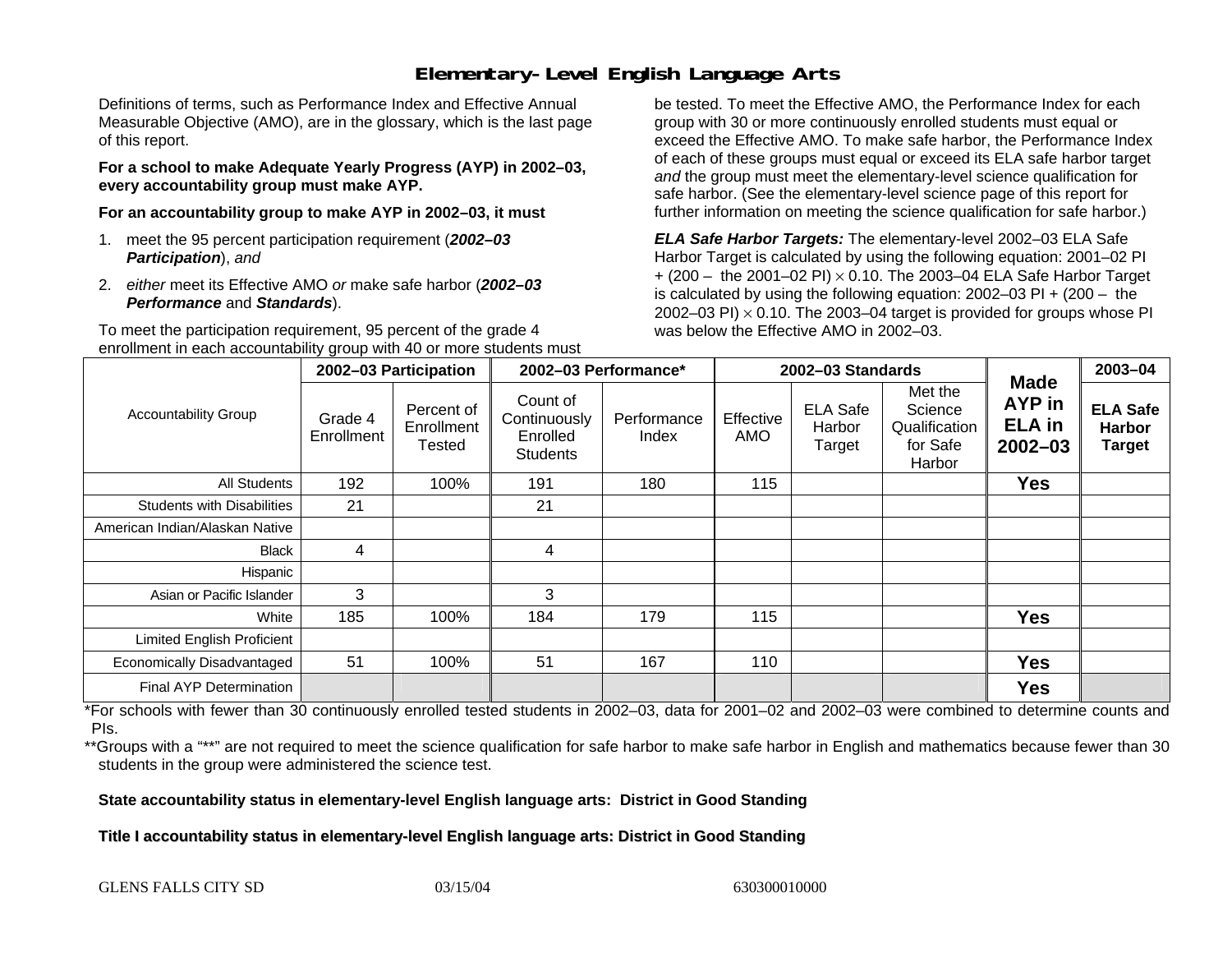## **Elementary-Level Mathematics**

Definitions of terms, such as Performance Index and Effective Annual Measurable Objective (AMO), are in the glossary, which is the last page of this report.

**For a school to make Adequate Yearly Progress (AYP) in 2002–03, every accountability group must make AYP.** 

**For an accountability group to make AYP in 2002–03, it must** 

- 1. meet the 95 percent participation requirement (*2002–03 Participation*), *and*
- 2. *either* meet its Effective AMO *or* make safe harbor (*2002–03 Performance* and *Standards*).

To meet the participation requirement, 95 percent of the grade 4 enrollment in each accountability group with 40 or more students must

be tested. To meet the Effective AMO, the Performance Index for each group with 30 or more continuously enrolled students must equal or exceed the Effective AMO. To make safe harbor, the Performance Index of each of these groups must equal or exceed its math safe harbor target *and* the group must meet the elementary-level science qualification for safe harbor. (See the elementary-level science page of this report for further information on meeting the science qualification for safe harbor.)

*Math Safe Harbor Targets:* The elementary-level 2002–03 Math Safe Harbor Target is calculated by using the following equation: 2001–02 PI + (200 – the 2001–02 PI) × 0.10. The 2003–04 Math Safe Harbor Target is calculated by using the following equation: 2002–03 PI + (200  $-$  the 2002–03 PI)  $\times$  0.10. The 2003–04 target is provided for groups whose PI was below the Effective AMO in 2002–03.

|                                   | 2002-03 Participation |                                    | 2002-03 Performance*                                    |                      |                         | 2002-03 Standards             | <b>Made</b>                                               | 2003-04                                 |                                                    |
|-----------------------------------|-----------------------|------------------------------------|---------------------------------------------------------|----------------------|-------------------------|-------------------------------|-----------------------------------------------------------|-----------------------------------------|----------------------------------------------------|
| <b>Accountability Group</b>       | Grade 4<br>Enrollment | Percent of<br>Enrollment<br>Tested | Count of<br>Continuously<br>Enrolled<br><b>Students</b> | Performance<br>Index | Effective<br><b>AMO</b> | Math Safe<br>Harbor<br>Target | Met the<br>Science<br>Qualification<br>for Safe<br>Harbor | AYP in<br><b>Math in</b><br>$2002 - 03$ | <b>Math Safe</b><br><b>Harbor</b><br><b>Target</b> |
| <b>All Students</b>               | 191                   | 99%                                | 188                                                     | 187                  | 128                     |                               |                                                           | <b>Yes</b>                              |                                                    |
| <b>Students with Disabilities</b> | 21                    |                                    | 21                                                      |                      |                         |                               |                                                           |                                         |                                                    |
| American Indian/Alaskan Native    |                       |                                    |                                                         |                      |                         |                               |                                                           |                                         |                                                    |
| <b>Black</b>                      | 5                     |                                    | 5                                                       |                      |                         |                               |                                                           |                                         |                                                    |
| Hispanic                          |                       |                                    |                                                         |                      |                         |                               |                                                           |                                         |                                                    |
| Asian or Pacific Islander         | 3                     |                                    | 3                                                       |                      |                         |                               |                                                           |                                         |                                                    |
| White                             | 183                   | 99%                                | 180                                                     | 188                  | 128                     |                               |                                                           | <b>Yes</b>                              |                                                    |
| Limited English Proficient        |                       |                                    |                                                         |                      |                         |                               |                                                           |                                         |                                                    |
| Economically Disadvantaged        | 51                    | 100%                               | 49                                                      | 180                  | 122                     |                               |                                                           | <b>Yes</b>                              |                                                    |
| <b>Final AYP Determination</b>    |                       |                                    |                                                         |                      |                         |                               |                                                           | <b>Yes</b>                              |                                                    |

\*For schools with fewer than 30 continuously enrolled tested students in 2002–03, data for 2001–02 and 2002–03 were combined to determine counts and PIs. \*\*Groups with a "\*\*" are not required to meet the science qualification for safe harbor to make safe harbor in English and mathematics because fewer than 30 students in the group were administered the science test.

**State accountability status in elementary-level mathematics: District in Good Standing** 

Title I accountability status in elementary-level mathematics: District in Good Standing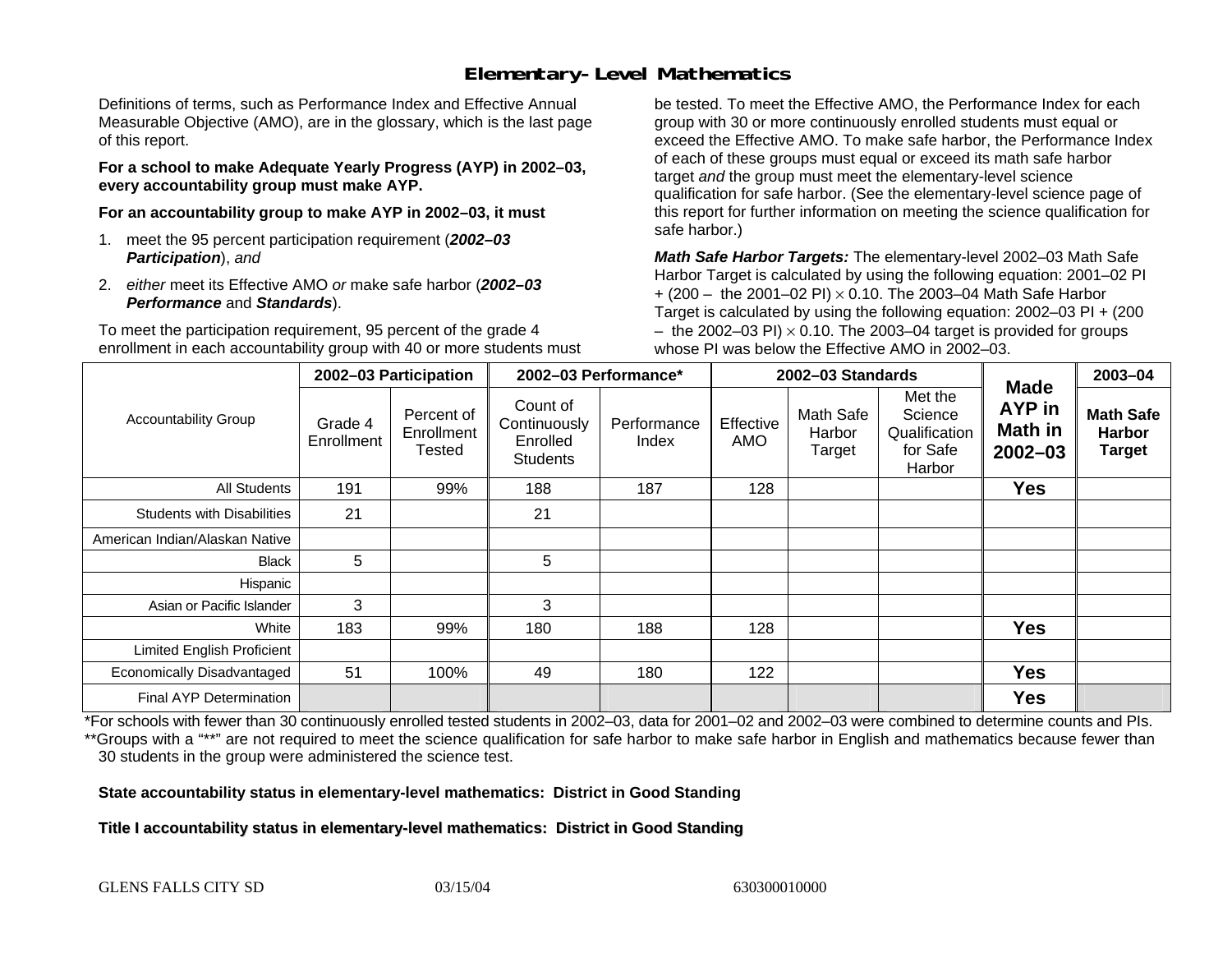### **Elementary-Level Science**

Definitions of terms, such as Progress Target and Adequate Yearly Progress (AYP), are in the glossary, which is the last page of this report.

*Made AYP in Science in 2002–03:* For a school to make AYP in science, the Percent At or Above SDL for the "All Students" group must equal or exceed the State Science Standard or the Science Progress Target.

**State Designated Level (SDL):** The score that students taking the elementary-level science test must equal or exceed on the written portion of the test to meet the State Science Standard.

*Qualification for Safe Harbor in Elementary-Level ELA and Math:* For an accountability group to be considered Qualified for Safe Harbor in Elementary-Level ELA and Math, the Percent At or Above SDL must equal or exceed the State Science Standard or the Science Progress Target in elementary-level science for that group. Groups with fewer than 30 students tested in elementary-level science are not subject to this qualification criterion.

*Science Progress Targets:* The elementary-level 2002–03 Science Progress Target is calculated by adding one point to the 2001–02 Percent At or Above SDL. The 2003–04 Science Progress Target is calculated by multiplying the 2002–03 Percent At or Above SDL by two and then adding one point. The 2003–04 target is provided for groups whose Percent At or Above SDL was below the State Science Standard in 2002–03.

|                                   |                                                         | 2002-03 Performance*       | 2002-03 Standards            |                               |                                             | $2002 - 03$                                                             | 2003-04                       |
|-----------------------------------|---------------------------------------------------------|----------------------------|------------------------------|-------------------------------|---------------------------------------------|-------------------------------------------------------------------------|-------------------------------|
| <b>Accountability Group</b>       | Count of<br>Continuously<br>Enrolled<br><b>Students</b> | Percent At or<br>Above SDL | State<br>Science<br>Standard | Science<br>Progress<br>Target | <b>Made AYP</b><br>in Science<br>in 2002-03 | Qualified for<br>Safe Harbor in<br>Elementary-<br>Level ELA and<br>Math | Science<br>Progress<br>Target |
| All Students                      | 189                                                     | 87                         | 40                           |                               | <b>Yes</b>                                  | Yes                                                                     |                               |
| <b>Students with Disabilities</b> | 20                                                      |                            |                              |                               |                                             |                                                                         |                               |
| American Indian/Alaskan Native    |                                                         |                            |                              |                               |                                             |                                                                         |                               |
| <b>Black</b>                      | 5                                                       |                            |                              |                               |                                             |                                                                         |                               |
| Hispanic                          |                                                         |                            |                              |                               |                                             |                                                                         |                               |
| Asian or Pacific Islander         | 3                                                       |                            |                              |                               |                                             |                                                                         |                               |
| White                             | 181                                                     | 87                         | 40                           |                               |                                             | <b>Yes</b>                                                              |                               |
| Limited English Proficient        |                                                         |                            |                              |                               |                                             |                                                                         |                               |
| Economically Disadvantaged        | 48                                                      | 79                         | 40                           |                               |                                             | Yes                                                                     |                               |
| <b>Final AYP Determination</b>    |                                                         |                            |                              |                               | <b>Yes</b>                                  |                                                                         |                               |

\*For schools with fewer than 30 continuously enrolled students in 2002–03, data for 2001–02 and 2002–03 were combined to determine counts and percents at or above SDL.

#### **State accountability status in elementary-level science: District in Good Standing**

#### Title I accountability status in elementary-level science: District in Good Standing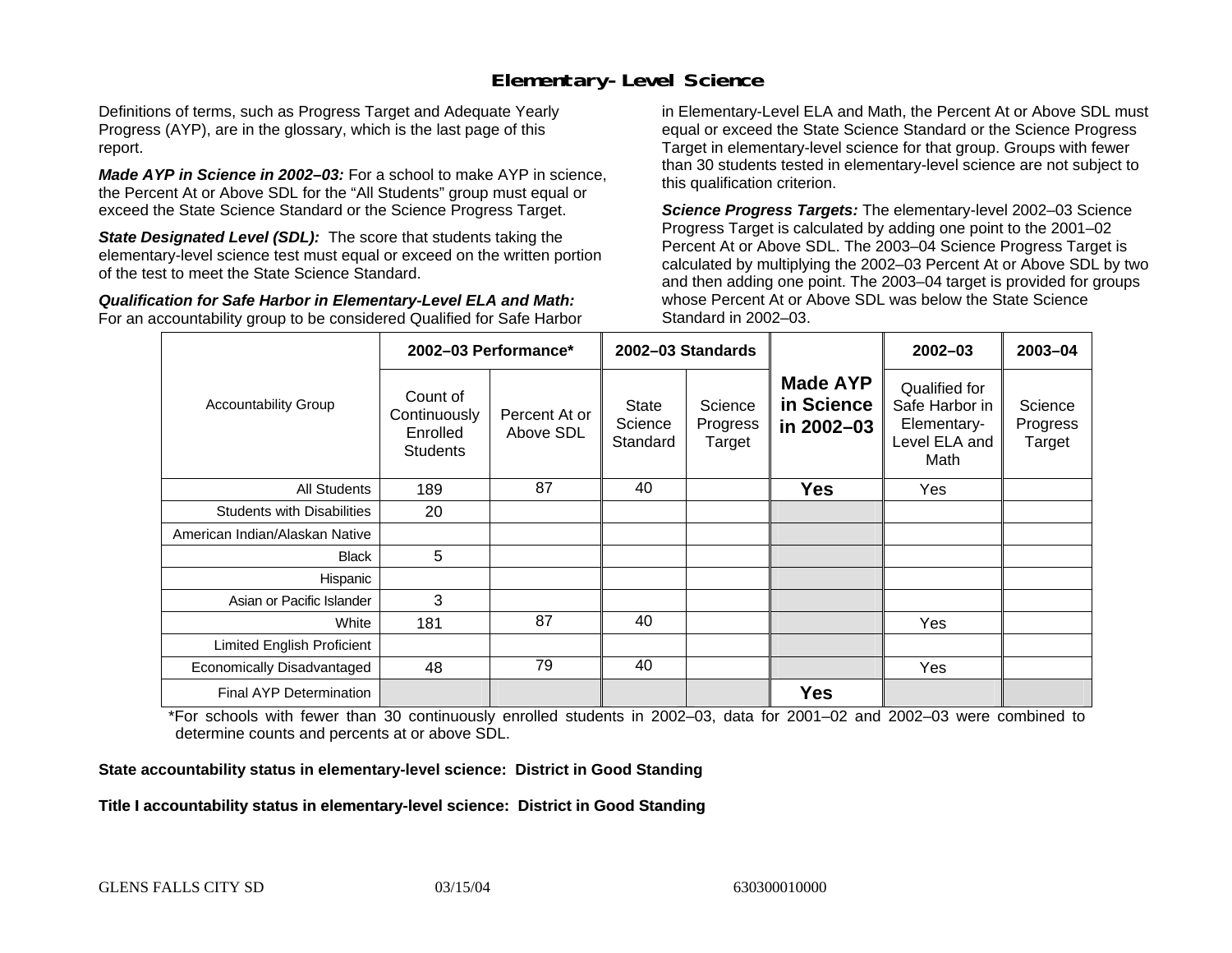### **Middle-Level English Language Arts**

Definitions of terms, such as Performance Index and Effective Annual Measurable Objective (AMO), are in the glossary, which is the last page of this report.

**For a school to make Adequate Yearly Progress (AYP) in 2002–03, every accountability group must make AYP.** 

**For an accountability group to make AYP in 2002–03, it must** 

- 1. meet the 95 percent participation requirement (*2002–03 Participation*), *and*
- 2. *either* meet its Effective AMO *or* make safe harbor (*2002–03 Performance* and *Standards*).

To meet the participation requirement, 95 percent of the grade 8 enrollment in each accountability group with 40 or more students must

be tested. To meet the Effective AMO, the Performance Index for each group with 30 or more continuously enrolled students must equal or exceed the Effective AMO. To make safe harbor, the Performance Index of each of these groups must equal or exceed its ELA safe harbor target *and* the group must meet the middle-level science qualification for safe harbor. (See the middle-level science page of this report for further information on meeting the science qualification for safe harbor.)

*ELA Safe Harbor Targets:* The middle-level *2002–03* ELA Safe Harbor Target is calculated by using the following equation: 2001–02 PI + (200  $-$  the 2001–02 PI)  $\times$  0.10. The 2003–04 ELA Safe Harbor Target is  $\,$ calculated by using the following equation:  $2002-03$  PI +  $(200 -$  the 2002–03 PI)  $\times$  0.10. The 2003–04 target is provided for groups whose PI was below the Effective AMO in 2002–03.

|                                   | 2002-03 Participation |                                    | 2002-03 Performance*                                    |                      |                  | 2002-03 Standards                   | <b>Made</b>                                               | 2003-04                                       |                                                   |
|-----------------------------------|-----------------------|------------------------------------|---------------------------------------------------------|----------------------|------------------|-------------------------------------|-----------------------------------------------------------|-----------------------------------------------|---------------------------------------------------|
| <b>Accountability Group</b>       | Grade 8<br>Enrollment | Percent of<br>Enrollment<br>Tested | Count of<br>Continuously<br>Enrolled<br><b>Students</b> | Performance<br>Index | Effective<br>AMO | <b>ELA Safe</b><br>Harbor<br>Target | Met the<br>Science<br>Qualification<br>for Safe<br>Harbor | <b>AYP</b> in<br><b>ELA</b> in<br>$2002 - 03$ | <b>ELA Safe</b><br><b>Harbor</b><br><b>Target</b> |
| <b>All Students</b>               | 245                   | 100%                               | 243                                                     | 145                  | 100              |                                     |                                                           | <b>Yes</b>                                    |                                                   |
| <b>Students with Disabilities</b> | 27                    |                                    | 27                                                      |                      |                  |                                     |                                                           |                                               |                                                   |
| American Indian/Alaskan Native    |                       |                                    |                                                         |                      |                  |                                     |                                                           |                                               |                                                   |
| <b>Black</b>                      | 9                     |                                    | 9                                                       |                      |                  |                                     |                                                           |                                               |                                                   |
| Hispanic                          | 9                     |                                    | 9                                                       |                      |                  |                                     |                                                           |                                               |                                                   |
| Asian or Pacific Islander         | 5                     |                                    | 5                                                       |                      |                  |                                     |                                                           |                                               |                                                   |
| White                             | 222                   | 100%                               | 220                                                     | 146                  | 100              |                                     |                                                           | <b>Yes</b>                                    |                                                   |
| <b>Limited English Proficient</b> |                       |                                    |                                                         |                      |                  |                                     |                                                           |                                               |                                                   |
| Economically Disadvantaged        | 46                    | 100%                               | 46                                                      | 109                  | 93               |                                     |                                                           | <b>Yes</b>                                    |                                                   |
| <b>Final AYP Determination</b>    |                       |                                    |                                                         |                      |                  |                                     |                                                           | <b>Yes</b>                                    |                                                   |

\*For schools with fewer than 30 continuously enrolled tested students in 2002–03, data for 2001–02 and 2002–03 were combined to determine counts and PIs.

\*\*Groups with a "\*\*" are not required to meet the science qualification for safe harbor to make safe harbor in English and mathematics because fewer than 30 students in the group were administered the science test.

**State accountability status in middle-level English language arts: District in Good Standing** 

Title I accountability status in middle-level English language arts: District in Good Standing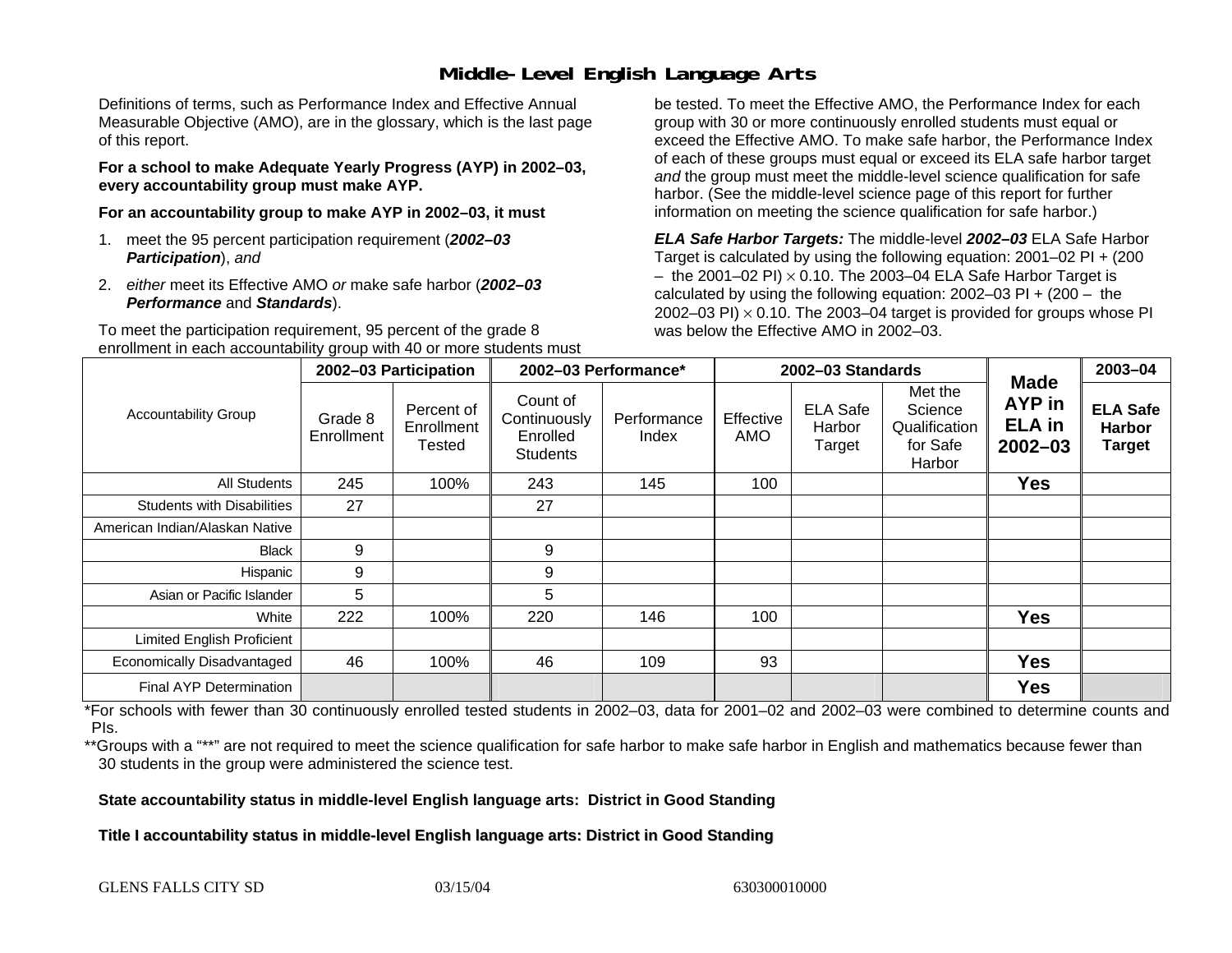### **Middle-Level Mathematics**

Definitions of terms, such as Performance Index and Effective Annual Measurable Objective (AMO), are in the glossary, which is the last page of this report.

**For a school to make Adequate Yearly Progress (AYP) in 2002–03, every accountability group must make AYP.** 

**For an accountability group to make AYP in 2002–03, it must** 

- 1. meet the 95 percent participation requirement (*2002–03 Participation*), *and*
- 2. *either* meet its Effective AMO *or* make safe harbor (*2002–03 Performance* and *Standards*).

To meet the participation requirement, 95 percent of the grade 8 enrollment in each accountability group with 40 or more students must

be tested. To meet the Effective AMO, the Performance Index for each group with 30 or more continuously enrolled students must equal or exceed the Effective AMO. To make safe harbor, the Performance Index of each of these groups must equal or exceed its math safe harbor target *and* the group must meet the middle-level science qualification for safe harbor. (See the middle-level science page of this report for further information on meeting the science qualification for safe harbor.)

*Math Safe Harbor Targets:* The middle-level 2002–03 Math Safe Harbor Target is calculated by using the following equation: 2001–02 PI + (200 – the 2001–02 PI) × 0.10. The 2003–04 Math Safe Harbor Target is calculated by using the following equation: 2002–03 PI + (200  $-$  the 2002–03 PI)  $\times$  0.10. The 2003–04 target is provided for groups whose PI was below the Effective AMO in 2002–03

|                                   | 2002-03 Participation |                                           | 2002-03 Performance*                                    |                      |                  | 2002-03 Standards             |                                                           | $2003 - 04$                                            |                                                    |
|-----------------------------------|-----------------------|-------------------------------------------|---------------------------------------------------------|----------------------|------------------|-------------------------------|-----------------------------------------------------------|--------------------------------------------------------|----------------------------------------------------|
| <b>Accountability Group</b>       | Grade 8<br>Enrollment | Percent of<br>Enrollment<br><b>Tested</b> | Count of<br>Continuously<br>Enrolled<br><b>Students</b> | Performance<br>Index | Effective<br>AMO | Math Safe<br>Harbor<br>Target | Met the<br>Science<br>Qualification<br>for Safe<br>Harbor | <b>Made</b><br><b>AYP</b> in<br>Math in<br>$2002 - 03$ | <b>Math Safe</b><br><b>Harbor</b><br><b>Target</b> |
| All Students                      | 246                   | 100%                                      | 245                                                     | 136                  | 74               |                               |                                                           | <b>Yes</b>                                             |                                                    |
| <b>Students with Disabilities</b> | 26                    |                                           | 26                                                      |                      |                  |                               |                                                           |                                                        |                                                    |
| American Indian/Alaskan Native    |                       |                                           |                                                         |                      |                  |                               |                                                           |                                                        |                                                    |
| <b>Black</b>                      | 9                     |                                           | 9                                                       |                      |                  |                               |                                                           |                                                        |                                                    |
| Hispanic                          | 9                     |                                           | 9                                                       |                      |                  |                               |                                                           |                                                        |                                                    |
| Asian or Pacific Islander         | 5                     |                                           | 5                                                       |                      |                  |                               |                                                           |                                                        |                                                    |
| White                             | 223                   | 100%                                      | 222                                                     | 137                  | 74               |                               |                                                           | <b>Yes</b>                                             |                                                    |
| <b>Limited English Proficient</b> |                       |                                           |                                                         |                      |                  |                               |                                                           |                                                        |                                                    |
| Economically Disadvantaged        | 44                    | 100%                                      | 44                                                      | 98                   | 66               |                               |                                                           | <b>Yes</b>                                             |                                                    |
| Final AYP Determination           |                       |                                           |                                                         |                      |                  |                               |                                                           | <b>Yes</b>                                             |                                                    |

\*For schools with fewer than 30 continuously enrolled tested students in 2002–03, data for 2001–02 and 2002–03 were combined to determine counts and PIs.

\*\*Groups with a "\*\*" are not required to meet the science qualification for safe harbor to make safe harbor in English and mathematics because fewer than 30 students in the group were administered the science test.

**State accountability status in middle-level mathematics: District in Good Standing** 

Title I accountability status in middle-level mathematics: District in Good Standing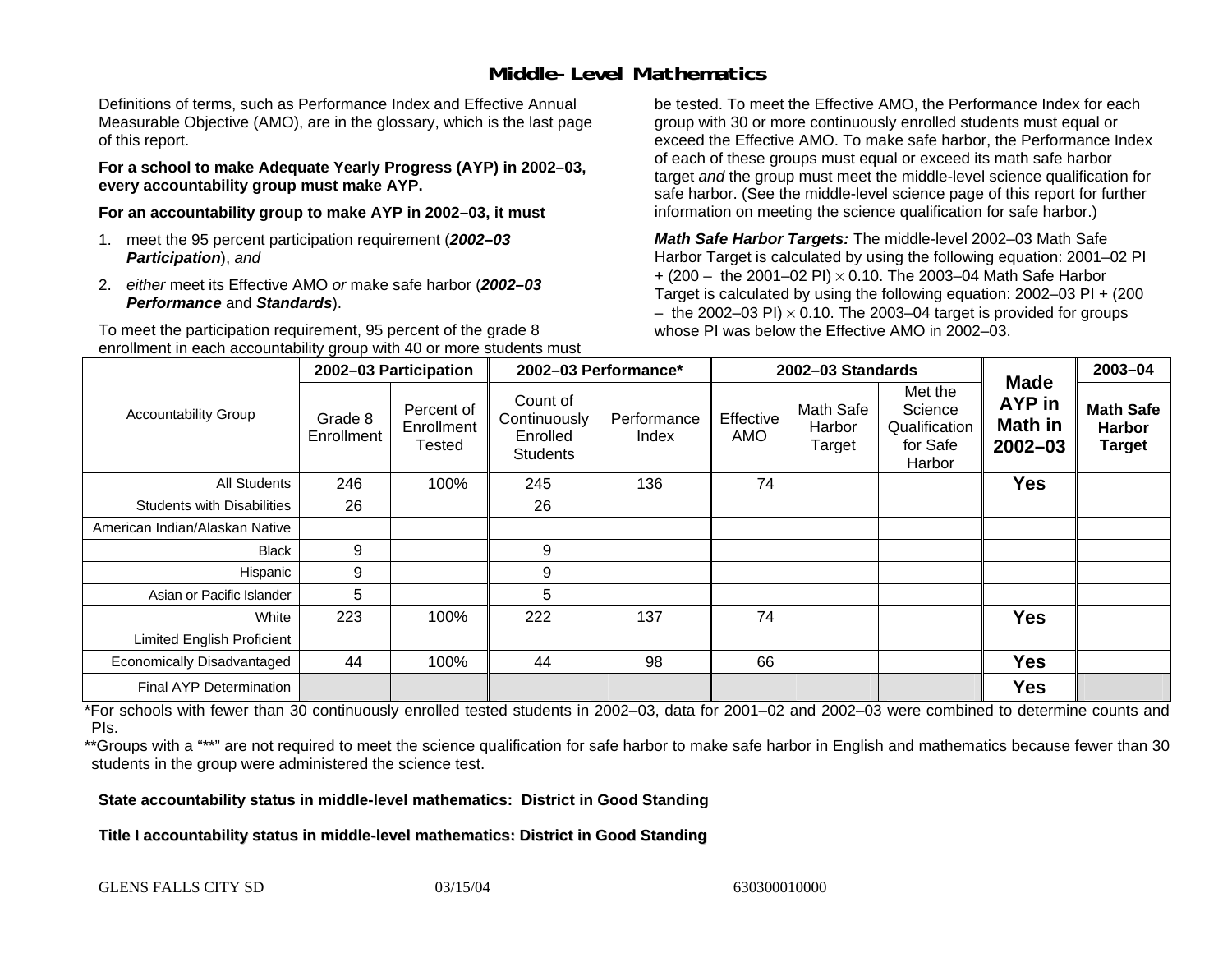### **Middle-Level Science**

Definitions of terms, such as Progress Target and Adequate Yearly Progress (AYP), are in the glossary, which is the last page of this report.

*Made AYP in Science in 2002–03:* For a school to make AYP in science, the Performance Index (PI) for the "All Students" group must equal or exceed the State Science Standard or the Science Progress Target.

*Qualification for Safe Harbor in Middle-Level ELA and Math:* For an accountability group to be considered Qualified for Safe Harbor in

Middle-Level ELA and Math, the PI must equal or exceed the State Science Standard or the Science Progress Target in middle-level science for that group. Groups with fewer than 30 students tested in middle-level science are not subject to this qualification criterion.

*Science Progress Targets:* The middle-level 2002–03 Science Progress Target is calculated by adding one point to the 2001–02 PI. The 2003–04 Science Progress Target is calculated by adding one point to the 2002–03 PI. The 2003–04 target is provided for groups whose PI was below the State Science Standard in 2002–03.

|                                   | 2002-03 Performance*                                    |                      |                                     | 2002-03 Standards             |                                             | $2002 - 03$                                                            | $2003 - 04$                   |
|-----------------------------------|---------------------------------------------------------|----------------------|-------------------------------------|-------------------------------|---------------------------------------------|------------------------------------------------------------------------|-------------------------------|
| <b>Accountability Group</b>       | Count of<br>Continuously<br>Enrolled<br><b>Students</b> | Performance<br>Index | <b>State</b><br>Science<br>Standard | Science<br>Progress<br>Target | <b>Made AYP</b><br>in Science<br>in 2002-03 | Qualified<br>for Safe<br>Harbor in<br>Middle-<br>Level ELA<br>and Math | Science<br>Progress<br>Target |
| <b>All Students</b>               | 234                                                     | 189                  | 100                                 |                               | <b>Yes</b>                                  | Yes                                                                    |                               |
| <b>Students with Disabilities</b> | 25                                                      |                      |                                     |                               |                                             |                                                                        |                               |
| American Indian/Alaskan Native    |                                                         |                      |                                     |                               |                                             |                                                                        |                               |
| <b>Black</b>                      | 8                                                       |                      |                                     |                               |                                             |                                                                        |                               |
| Hispanic                          | 9                                                       |                      |                                     |                               |                                             |                                                                        |                               |
| Asian or Pacific Islander         | 5                                                       |                      |                                     |                               |                                             |                                                                        |                               |
| White                             | 212                                                     | 190                  | 100                                 |                               |                                             | Yes                                                                    |                               |
| Limited English Proficient        |                                                         |                      |                                     |                               |                                             |                                                                        |                               |
| Economically Disadvantaged        | 43                                                      | 170                  | 100                                 |                               |                                             | Yes                                                                    |                               |
| <b>Final AYP Determination</b>    |                                                         |                      |                                     |                               | <b>Yes</b>                                  |                                                                        |                               |

\*For schools with fewer than 30 continuously enrolled students in 2002–03, data for 2001–02 and 2002–03 were combined to determine counts and PIs.

**State accountability status in middle-level science: District in Good Standing** 

Title I accountability status in middle-level science: District in Good Standing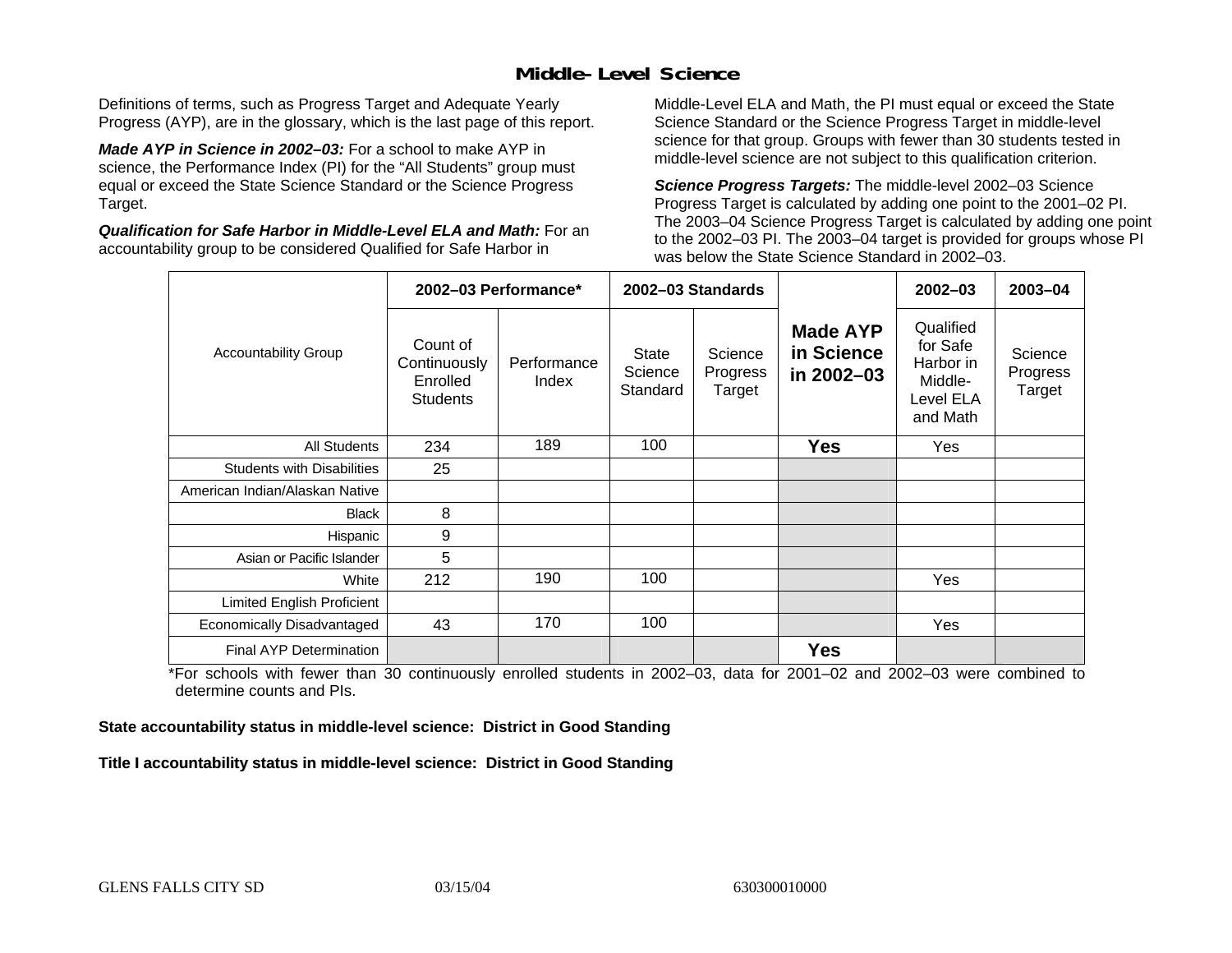### **Secondary-Level English Language Arts**

Definitions of terms, such as Performance Index and Effective Annual Measurable Objective (AMO), are in the glossary, which is the last page of this report.

#### **For a school to make Adequate Yearly Progress (AYP) in 2002–03, every accountability group must make AYP.**

**For an accountability group to make AYP in 2002–03,** it must meet its Effective AMO *or* make safe harbor (*2002–03 Performance* and *Standards*). To meet the Effective AMO, the Performance Index for each group with 30 or more cohort members must equal or exceed the Effective AMO. To make safe harbor, the Performance Index of each of these groups must equal or exceed its ELA safe harbor target *and* the group must meet the graduation-rate qualification for safe harbor. (See the graduation-rate page of this report for further information on meeting the graduation-rate qualification for safe harbor.)

*ELA Safe Harbor Targets:* The secondary-level 2002–03 ELA Safe Harbor Target is calculated by using the following equation: 2001–02 PI + (200 – the 2001–02 PI) <sup>×</sup> 0.10. The 2003–04 ELA Safe Harbor Target is calculated by using the following equation: 2002–03 PI + (200 – the 2002–03 PI)  $\times$  0.10. The 2003–04 target is provided for groups whose PI was below the Effective AMO in 2002–03.

|                                   | 2002-03 Performance*                                        |                                                                                 |     | 2002-03 Standards                                                     | <b>Made</b>                            | 2003-04                             |  |
|-----------------------------------|-------------------------------------------------------------|---------------------------------------------------------------------------------|-----|-----------------------------------------------------------------------|----------------------------------------|-------------------------------------|--|
| <b>Accountability Group</b>       | Count of 1999<br>Accountability<br>Cohort<br><b>Members</b> | <b>ELA Safe</b><br>Effective<br>Performance<br>Harbor<br>AMO<br>Index<br>Target |     | Met the<br><b>Graduation-Rate</b><br>Qualification for<br>Safe Harbor | AYP in<br><b>ELA in</b><br>$2002 - 03$ | <b>ELA Safe</b><br>Harbor<br>Target |  |
| <b>All Students</b>               | 164                                                         | 187                                                                             | 134 |                                                                       | Yes                                    | <b>Yes</b>                          |  |
| <b>Students with Disabilities</b> | 15                                                          |                                                                                 |     |                                                                       |                                        |                                     |  |
| American Indian/Alaskan Native    |                                                             |                                                                                 |     |                                                                       |                                        |                                     |  |
| <b>Black</b>                      | 3                                                           |                                                                                 |     |                                                                       |                                        |                                     |  |
| Hispanic                          |                                                             |                                                                                 |     |                                                                       |                                        |                                     |  |
| Asian or Pacific Islander         |                                                             |                                                                                 |     |                                                                       |                                        |                                     |  |
| White                             | 161                                                         | 188                                                                             | 134 |                                                                       | Yes                                    | <b>Yes</b>                          |  |
| Limited English Proficient        |                                                             |                                                                                 |     |                                                                       |                                        |                                     |  |
| Economically Disadvantaged        |                                                             |                                                                                 |     |                                                                       |                                        |                                     |  |
| Final AYP Determination           |                                                             |                                                                                 |     |                                                                       |                                        | <b>Yes</b>                          |  |

\*For schools with fewer than thirty 1999 accountability cohort members, 1998 and 1999 cohort data were combined to determine counts and PIs.

\*\*Groups with a "\*\*" are not required to meet the graduation-rate qualification for safe harbor, because fewer than 30 members in the 1998 graduation-rate cohort were in those groups.

**State accountability status in secondary-level English language arts: District in Good Standing** 

Title I accountability status in secondary-level English language arts: District in Good Standing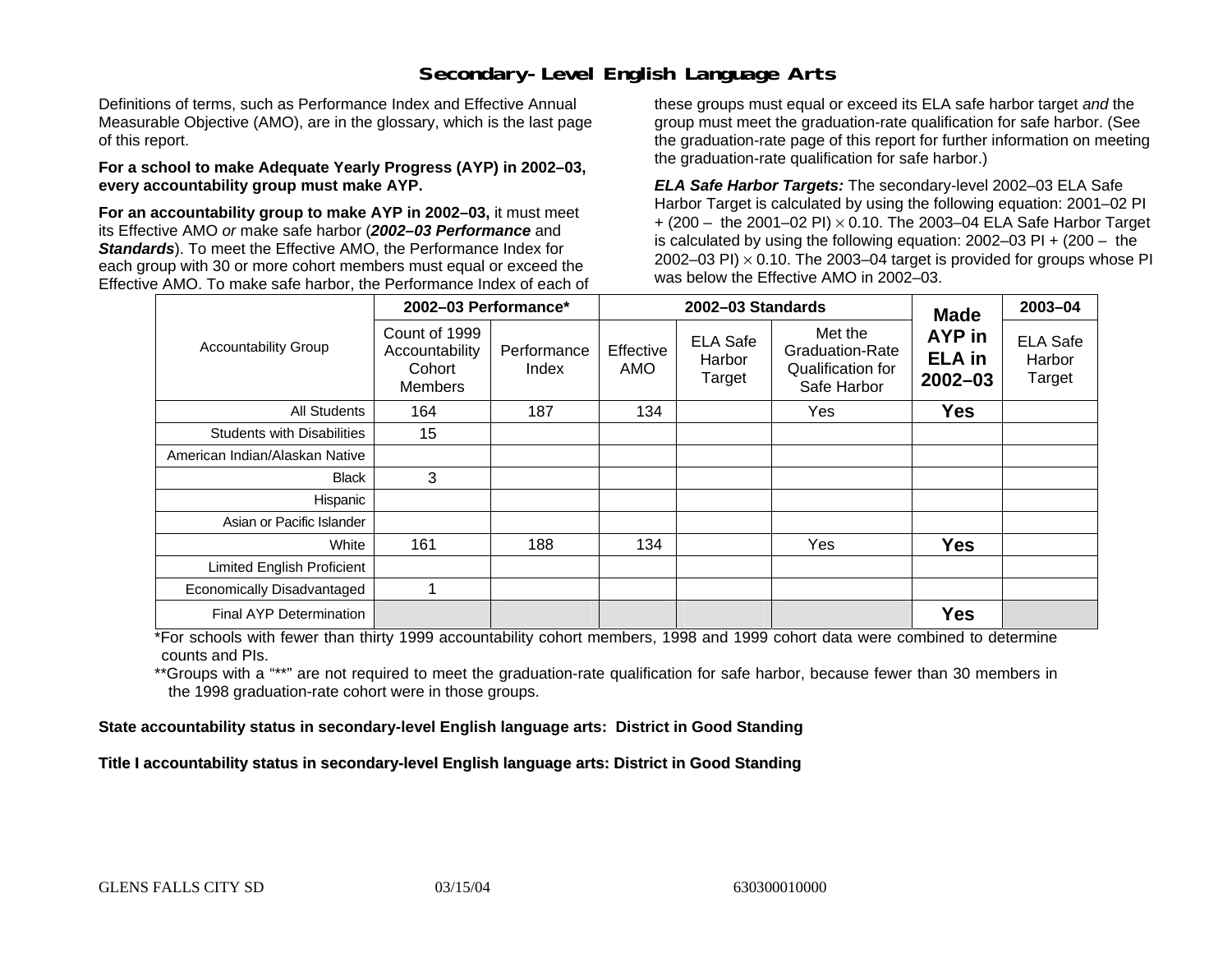### **Secondary-Level Mathematics**

Definitions of terms, such as Performance Index and Effective Annual Measurable Objective (AMO), are in the glossary, which is the last page of this report.

#### **For a school to make Adequate Yearly Progress (AYP) in 2002–03, every accountability group must make AYP.**

**For an accountability group to make AYP in 2002–03,** it must meet its Effective AMO *or* make safe harbor (*2002–03 Performance* and *Standards*). To meet the Effective AMO, the Performance Index for each group with 30 or more cohort members must equal or exceed the Effective AMO. To make safe harbor, the Performance Index of each of these groups must equal or exceed its math safe harbor target *and* the group must meet the graduation-rate qualification for safe harbor. (See the graduation-rate page of this report for further information on meeting the graduation-rate qualification for safe harbor.)

*Math Safe Harbor Targets:* The secondary-level 2002–03 Math Safe Harbor Target is calculated by using the following equation: 2001–02 PI + (200 – the 2001–02 PI) × 0.10. The 2003–04 Math Safe Harbor Target is calculated by using the following equation: 2002–03 PI + (200  $-$  the 2002–03 PI)  $\times$  0.10. The 2003–04 target is provided for groups whose PI was below the Effective AMO in 2002–03.

|                                   | 2002-03 Performance*                                 |                      |                         | 2002-03 Standards                                                                                      | <b>Made</b> | 2003-04                                 |                               |
|-----------------------------------|------------------------------------------------------|----------------------|-------------------------|--------------------------------------------------------------------------------------------------------|-------------|-----------------------------------------|-------------------------------|
| <b>Accountability Group</b>       | Count of 1999<br>Accountability<br>Cohort<br>Members | Performance<br>Index | Effective<br><b>AMO</b> | Met the<br><b>Math Safe</b><br>Graduation-Rate<br>Harbor<br>Qualification for<br>Target<br>Safe Harbor |             | AYP in<br><b>Math in</b><br>$2002 - 03$ | Math Safe<br>Harbor<br>Target |
| All Students                      | 164                                                  | 172                  | 124                     |                                                                                                        | Yes         | <b>Yes</b>                              |                               |
| <b>Students with Disabilities</b> | 15                                                   |                      |                         |                                                                                                        |             |                                         |                               |
| American Indian/Alaskan Native    |                                                      |                      |                         |                                                                                                        |             |                                         |                               |
| <b>Black</b>                      | 3                                                    |                      |                         |                                                                                                        |             |                                         |                               |
| Hispanic                          |                                                      |                      |                         |                                                                                                        |             |                                         |                               |
| Asian or Pacific Islander         |                                                      |                      |                         |                                                                                                        |             |                                         |                               |
| White                             | 161                                                  | 173                  | 124                     |                                                                                                        | Yes         | <b>Yes</b>                              |                               |
| Limited English Proficient        |                                                      |                      |                         |                                                                                                        |             |                                         |                               |
| Economically Disadvantaged        |                                                      |                      |                         |                                                                                                        |             |                                         |                               |
| Final AYP Determination           |                                                      |                      |                         |                                                                                                        |             | <b>Yes</b>                              |                               |

\*For schools with fewer than thirty 1999 accountability cohort members, 1998 and 1999 cohort data were combined to determine counts and PIs.

\*\*Groups with a "\*\*" are not required to meet the graduation-rate qualification for safe harbor, because fewer than 30 members in the 1998 graduation-rate cohort were in those groups.

**State accountability status in secondary-level mathematics: District in Good Standing** 

Title I accountability status in secondary-level mathematics: District in Good Standing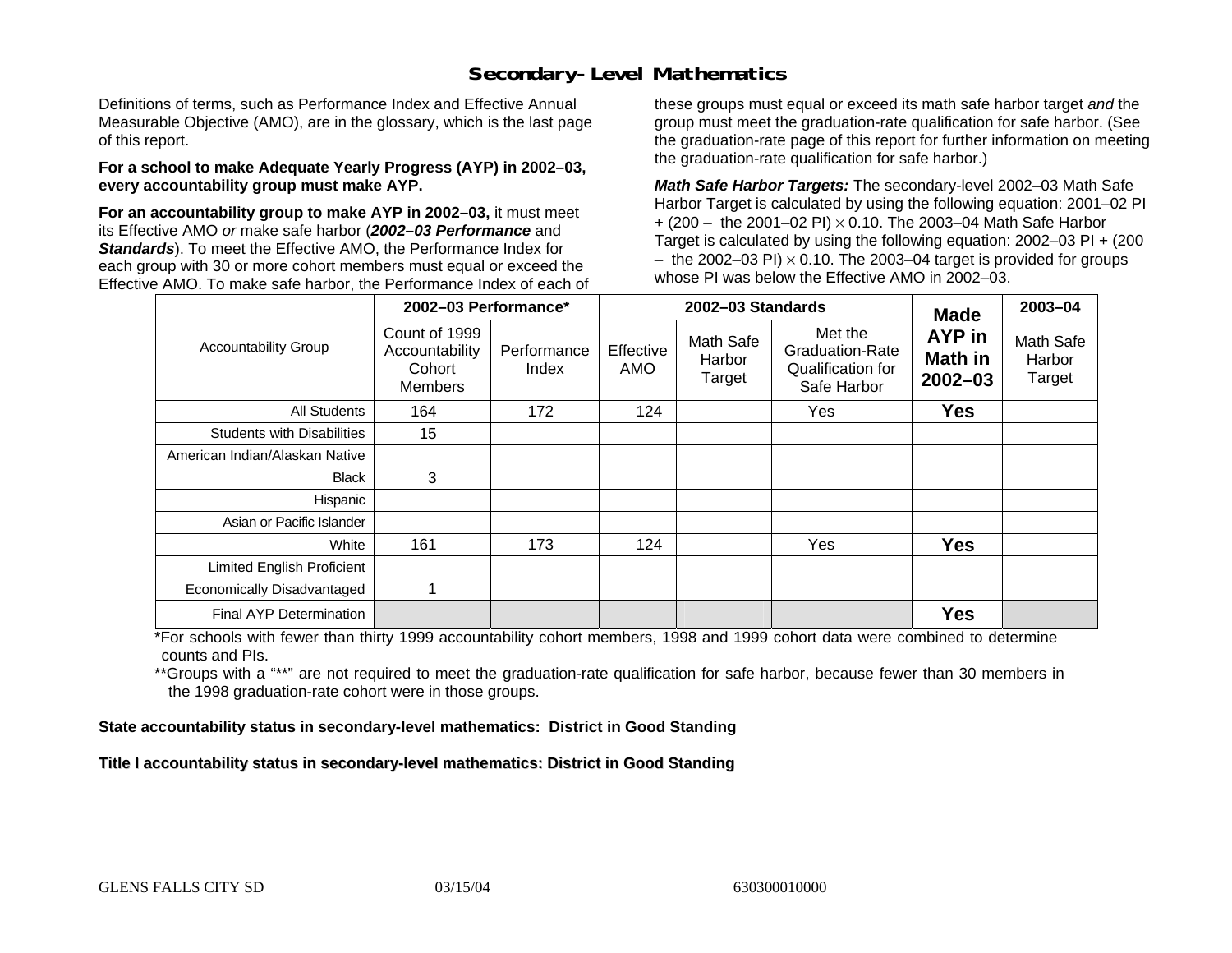## **Graduation Rate**

Definitions of terms, such as Progress Target and Adequate Yearly Progress (AYP), are in the glossary, which is the last page of this report.

*Made AYP in Graduation Rate in 2002–03:* For a school to make AYP in graduation rate, the Percent Earning a Local Diploma by August 31, 2002 for the "All Students" group must equal or exceed the Graduation-Rate Standard or the Graduation-Rate Progress Target.

*Qualification for Safe Harbor in Secondary-Level ELA and Math:* For an accountability group to be considered Qualified for Safe Harbor in Secondary-Level ELA and Math, the Percent Earning a Local Diploma

by August 31, 2002 must equal or exceed the Graduation-Rate Standard or the Graduation-Rate Progress Target for that group.

*Graduation-Rate Progress Targets:* The 2002–03 Graduation-Rate Progress Target is calculated by adding one point to the Percent Earning a Local Diploma by June 30, 2002. The 2003–04 Graduation-Rate Target is calculated by adding one point to the Percent Earning a Local Diploma by August 31, 2002. This target is provided for each group whose Percent Earning a Local Diploma by August 31, 2002 is below the Graduation-Rate Standard in 2002–03. Groups with fewer than 30 cohort members are not subject to this criterion.

|                                   |                                                                         | 2002-03 Performance                                      |                                 | 2002-03 Standards                         |                                                                             | 2002-03                                                                   | 2003-04                                   |
|-----------------------------------|-------------------------------------------------------------------------|----------------------------------------------------------|---------------------------------|-------------------------------------------|-----------------------------------------------------------------------------|---------------------------------------------------------------------------|-------------------------------------------|
| <b>Accountability Group</b>       | Count of<br>1998<br>Graduation-<br><b>Rate Cohort</b><br><b>Members</b> | Percent Earning a<br>Local Diploma by<br>August 31, 2002 | Graduation-<br>Rate<br>Standard | Graduation-<br>Rate<br>Progress<br>Target | <b>Made AYP</b><br><u>in</u><br><b>Graduation</b><br>Rate in<br>$2002 - 03$ | Qualified<br>for Safe<br>Harbor in<br>Secondary-<br>Level ELA<br>and Math | Graduation-<br>Rate<br>Progress<br>Target |
| All Students                      | 155                                                                     | 91                                                       | 55                              |                                           | Yes                                                                         | Yes                                                                       |                                           |
| <b>Students with Disabilities</b> | 12                                                                      |                                                          |                                 |                                           |                                                                             |                                                                           |                                           |
| American Indian/Alaskan Native    |                                                                         |                                                          |                                 |                                           |                                                                             |                                                                           |                                           |
| <b>Black</b>                      | 3                                                                       |                                                          |                                 |                                           |                                                                             |                                                                           |                                           |
| Hispanic                          |                                                                         |                                                          |                                 |                                           |                                                                             |                                                                           |                                           |
| Asian or Pacific Islander         |                                                                         |                                                          |                                 |                                           |                                                                             |                                                                           |                                           |
| White                             | 150                                                                     | 91                                                       | 55                              |                                           |                                                                             | Yes                                                                       |                                           |
| Limited English Proficient        |                                                                         |                                                          |                                 |                                           |                                                                             |                                                                           |                                           |
| Economically Disadvantaged        | $\overline{7}$                                                          |                                                          |                                 |                                           |                                                                             |                                                                           |                                           |
| <b>Final AYP Determination</b>    |                                                                         |                                                          |                                 |                                           | Yes                                                                         |                                                                           |                                           |

#### **State accountability status for graduation rate: District in Good Standing**

Title I accountability status for graduation rate: District in Good Standing